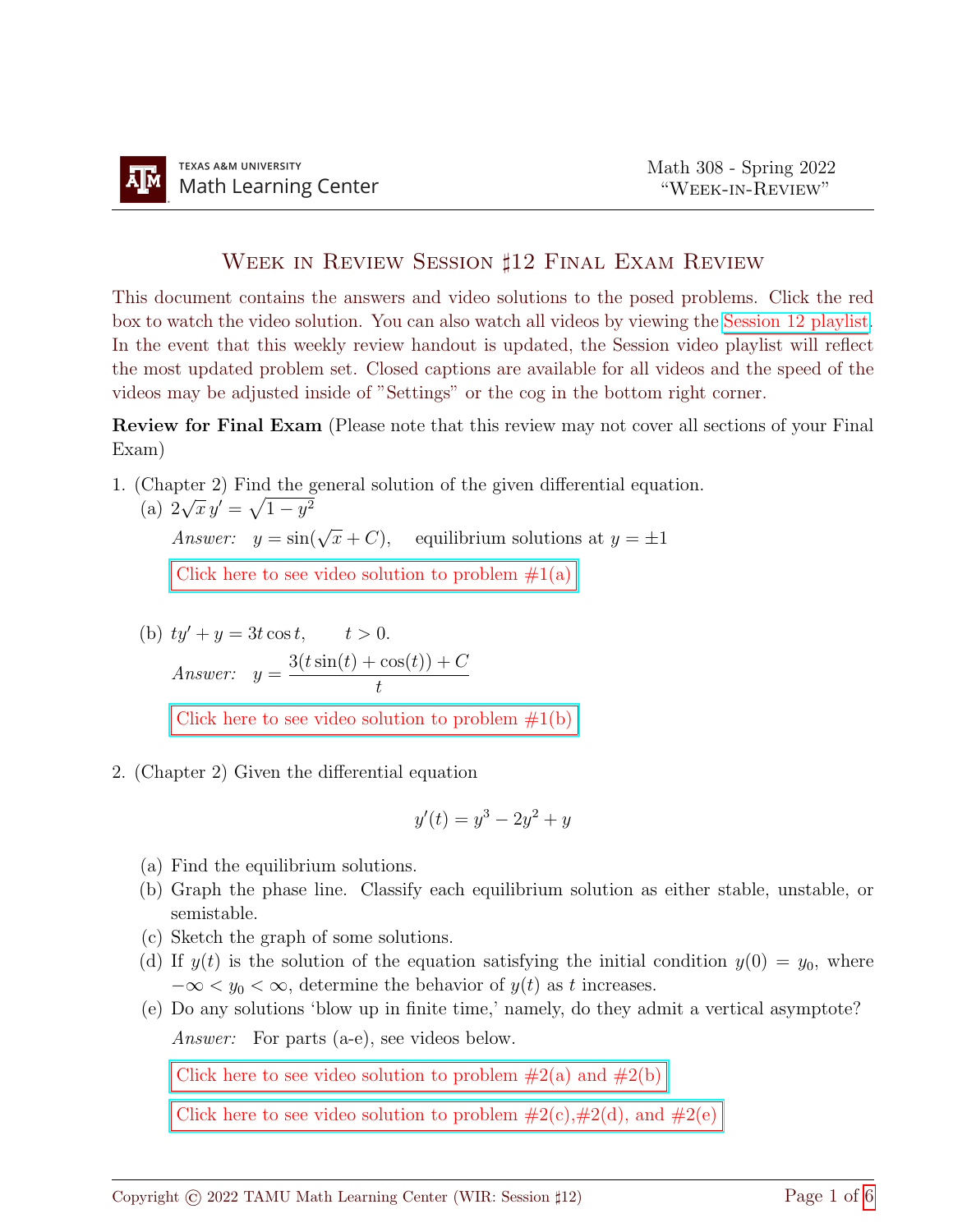

**TEXAS A&M UNIVERSITY Math Learning Center** 

3. (Chapter 2) Solve 
$$
y' = \frac{(1+x)e^x}{xe^x - ye^y}
$$
.  
\nAnswer:  $\frac{y^2}{2} + xe^x e^{-y} = C$   
\nClick here to see video solution to problem #3

4. (Chapter 3) Find the solution to the given initial value problem.

 $y'' - 4y' + 3y = 0, \quad y(0) = 3, \quad y'(0) = 4.$ Answer:  $y =$ 5 2  $e^{t} + \frac{1}{2}$ 2  $e^{3t}$ Click here to see video solution to problem  $\#4$ 

5. (Chapter 3) If the Wronskian of f and g is  $t \cos(t) - \sin(t)$ , and if  $u = 2f - 3g$ , and  $v = f + g$ , find the Wronskian of  $u$  and  $v$ .

Answer:  $W[u, v] = 5W[f, g] = 5(t \cos(t) - \sin(t))$ Click here to see video solution to problem  $\#5$ 

6. (Chapter 3) Find the general solution of the equation  $y'' + 2y' + y = 4e^{-t}$ .

Answer:  $y(t) = e^{-t}(c_1 + c_2t + 2t^2)$ 

Click here to see video solution to problem  $\#6$ 

7. (Chapter 3) Solve the differential equation

$$
t^2y'' + 2ty' - 2y = t, \quad t > 0
$$

assuming  $y_1(t) = t$  is a solution to the corresponding homogeneous equation.

Answer: 
$$
y(t) = c_1 t + c_2 t^{-2} + \frac{1}{3} t \ln(t)
$$

Click here to see video solution to problem  $\#7$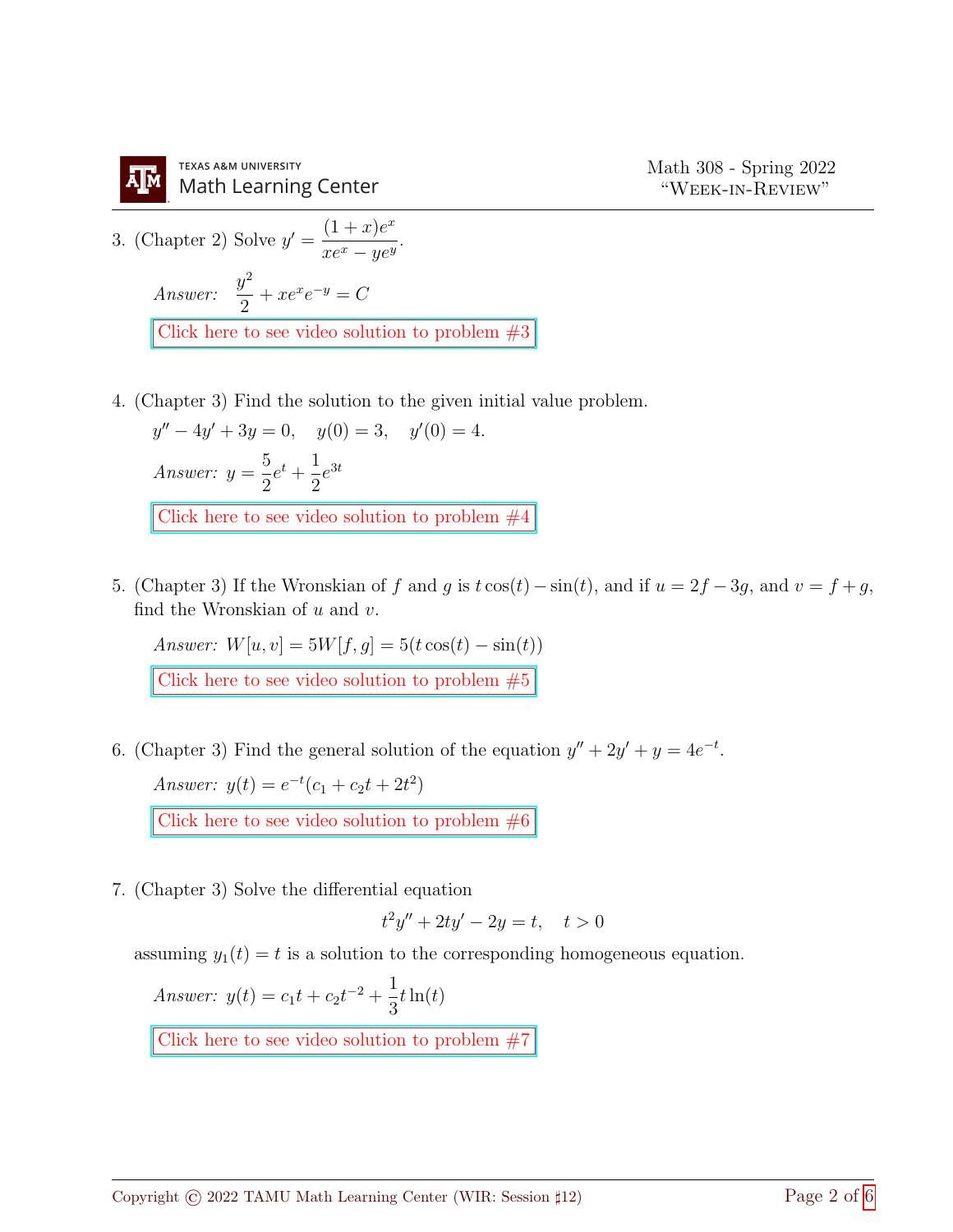8. (Chapter 5) For the equation  $(x^2 + 1)y'' - 6y = 0$ 

(a) Determine a lower bound for the radius of convergence of the series solutions of the differential equation about  $x_0 = 0$ .

Answer: The lower bound is 1

Click here to see video solution to problem  $#8(a)$ 

(b) Seek its power series solution about  $x_0 = 0$ ; find the recurrence relation.

Answer:  $\sum_{n=1}^{\infty}$  $n=0$  $n(n-1)a_nx^n + \sum_{n=1}^{\infty}$  $n=0$  $(n+2)(n+1)a_{n+2}x^{n} - \sum_{n=0}^{\infty}$  $n=0$  $6a_nx^n=0$ . The recurrence relation is  $a_{n+2} =$  $n-3$  $\frac{n}{n+1}a_n$  for all  $n = 0, 1, 2, ...$ Click here to see video solution to problem  $#8(b)$ 

(c) Find the general term of each solution  $y_1(x)$  and  $y_2(x)$ .

Answer: 
$$
y_1 = 1 + 3x^2 + x^4 + \sum_{k=3}^{\infty} \frac{3(-1)^k}{(2k-1)(2k-3)} x^{2k}
$$
,  $y_2 = x + x^3$ 

Click here to see video solution to problem  $#8(c)$ 

Video errata: At the 41:18 mark, we should have that  $\sum_{n=0}^{\infty}$  $_{k=0}$  $a_{2k+1}x^{2k+1} = a_1(x+x^3)$ . At the 44:01 mark, we should have that  $\sum^{\infty}_{n=1}$  $_{k=0}$  $a_{2k}x^{2k} = a_0$  $\sqrt{ }$  $1 + 3x^2 + x^4 + \sum_{n=1}^{\infty}$  $_{k=3}$  $3(-1)^k$  $\frac{3(-1)^k}{(2k-1)(2k-3)}x^{2k}$ . This has been digitally added in the video.

(d) Find the first four terms in each of two solutions  $y_1$  and  $y_2$ . Show that  $W[y_1, y_2](0) \neq 0$ . Answer:  $y_1 = 1 + 3x^2 + x^4 - \frac{1}{5}$ 5  $x^6 + \dots$   $y_2 = x + x^3$ 

$$
W[y_1, y_2](0) = \begin{vmatrix} 1 & 0 \\ 0 & 1 \end{vmatrix} = 1
$$

Click here to see video solution to problem  $#8(d)$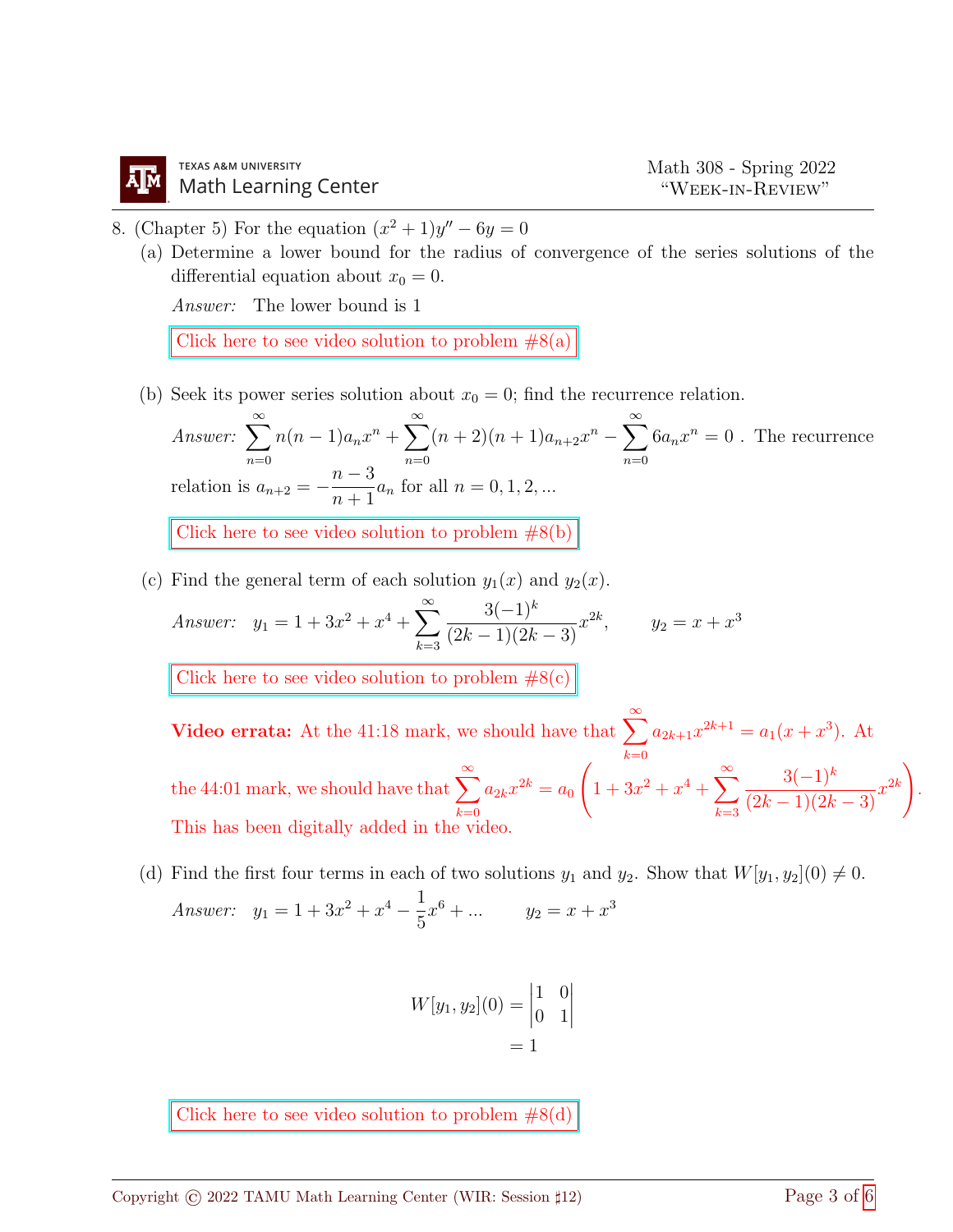9. (Chapter 5) For the following equation, determine  $\phi''(x_0)$  and  $\phi'''(x_0)$ , for the given point  $x_0$ if  $y = \phi(x)$  is a solution of the given initial-value problem.

$$
y'' + x^2y' + (\sin x)y = 0; \quad y(0) = a_0, \quad y'(0) = a_1
$$
  
Answer: We have that  $\phi''(0) = 0$ ,  $\phi'''(0) = -a_0$ , and  $\phi(x) = a_0(1 - \frac{x^3}{6} + \dots) + a_1(x + \dots)$   
Click here to see video solution to problem #9

- 10. (Chapter 6) Find the solution of the initial value problem
	- (a)  $y'' + y = \delta(t 2\pi)\cos t$ ,  $y(0) = 0$ ,  $y'$  $y(0) = 0, \quad y'(0) = 1.$ Answer:  $y(t) = \sin(t) + u_{2\pi}(t) \sin(t)$ Click here to see video solution to problem  $\#10(a)$

(b) 
$$
y'' + 3y' + 2y = \begin{cases} 1, & 0 \le t < 10 \\ 0, & 10 \le t \end{cases}
$$
,  $y(0) = 0, y'(0) = 0.$   
\nAnswer:  $y(t) = \frac{1}{2} - e^{-t} + \frac{1}{2}e^{-2t} - u_{10}(t)\left[\frac{1}{2} - e^{-(t-10)} + \frac{1}{2}e^{-2(t-10)}\right]$   
\nClick here to see video solution to problem #10(b)

- 11. (Chapter 6) Solve the initial value problem  $y'' 2y' 3y = g(t)$ ,  $y(0) = 1$ ,  $y'(0) = -3$ . Answer:  $y(t) = -\frac{1}{2}$ 2  $e^{3t} + \frac{3}{2}$ 2  $e^{-t} + \frac{1}{4}$ 4  $\int_0^t$ 0  $g(t-\tau)(e^{3\tau}-e^{-\tau})d\tau$ [Click here to see video solution to problem #11](https://youtu.be/K1KAqUF_KfQ)
- 12. (Chapter 7) Find the general solution of the system and the fundamental matrix. Classify the type of the critical point  $(0,0)$ , and determine whether it is stable or unstable. Sketch the phase portrait.

(a) 
$$
\mathbf{x}' = \begin{pmatrix} 5 & -1 \\ 3 & 1 \end{pmatrix} \mathbf{x}
$$

*Answer:* The general solution is  $\vec{x}(t) = C_1 e^{2t} \begin{pmatrix} 1 \\ 2 \end{pmatrix}$ 3  $\setminus$  $+ C_2 e^{4t} \left( \frac{1}{1} \right)$ 1  $\setminus$ , the fundamental matrix is  $\begin{pmatrix} e^{2t} & e^{4t} \\ 2 & 2t & 4t \end{pmatrix}$  $3e^{2t}$   $e^{4t}$  $\setminus$ , and the critical point  $(0, 0)$  is a nodal source and unstable. Refer to video for sketch of phase portrait.

Click here to see video solution to problem  $\#12(a)$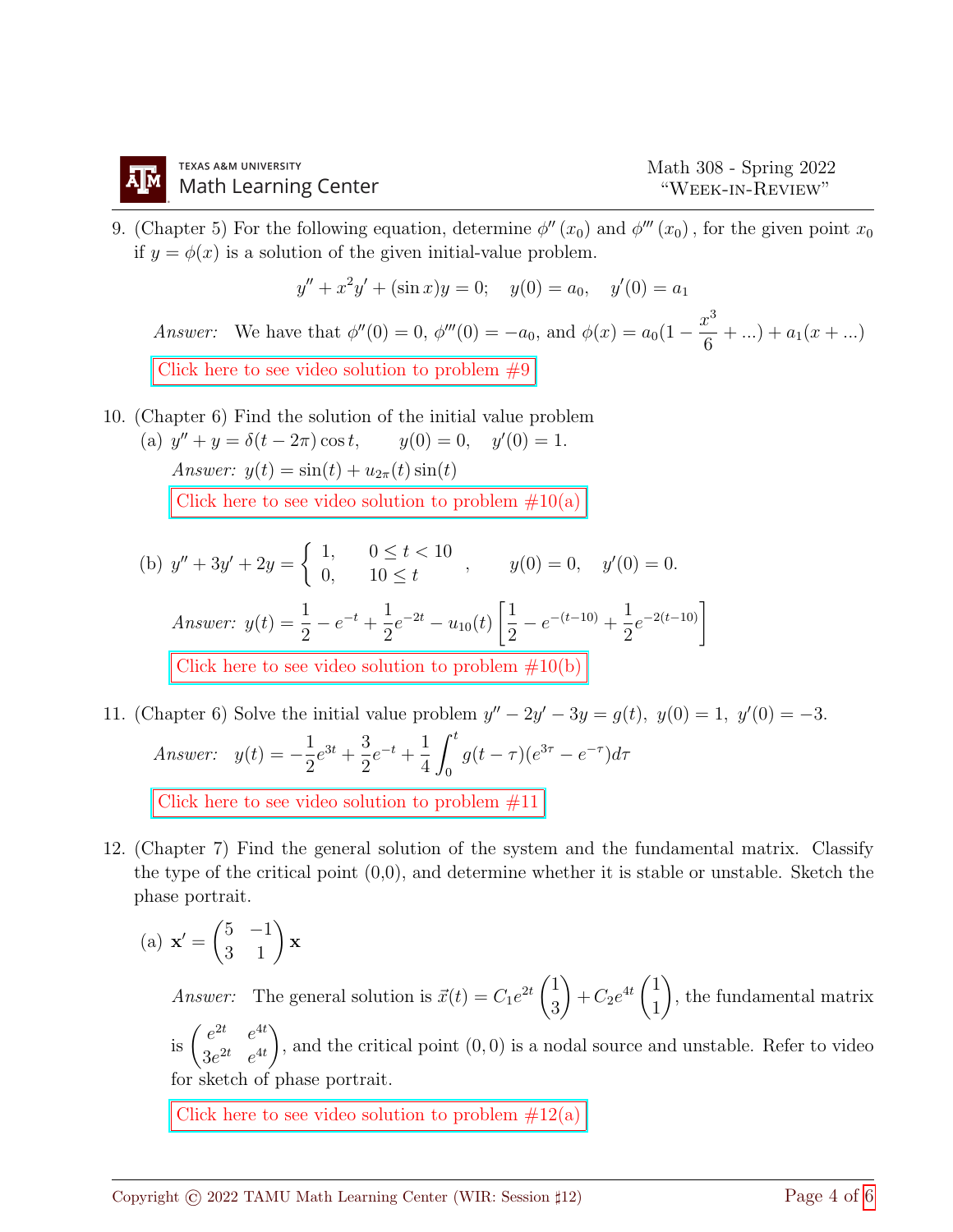$$
(b) \mathbf{x}' = \begin{pmatrix} 1 & 1 \\ -5 & -1 \end{pmatrix} \mathbf{x}
$$

Answer: The general solution is  $\vec{x}(t) = C_1$  $\left($  – cos(2t)  $cos(2t) + 2sin(2t)$  $\setminus$  $+C_2$  $\int -\sin(2t)$  $\sin(2t) - 2\cos(2t)$  $\setminus$ , the fundamental matrix is  $\begin{pmatrix} -\cos(2t) & -\sin(2t) \\ \cos(2t) & \cos(2t) & \cos(2t) \end{pmatrix}$  $cos(2t) + 2sin(2t) sin(2t) - 2cos(2t)$  $\setminus$ , and the critical point  $(0, 0)$  is a center and stable. Refer to video for sketch of phase portrait. Click here to see video solution to problem  $#12(b)$ 

(c) 
$$
\mathbf{x}' = \begin{pmatrix} 3 & -2 \\ 2 & -2 \end{pmatrix} \mathbf{x}
$$

*Answer:* The general solution is  $\vec{x}(t) = C_1 e^{-t} \begin{pmatrix} 1 \\ 2 \end{pmatrix}$ 2  $\setminus$ +  $C_2e^{2t}\begin{pmatrix} 2 \\ 1 \end{pmatrix}$ 1  $\setminus$ , the fundamental matrix is  $\begin{pmatrix} e^{-t} & 2e^{2t} \\ 0 & -t & 2t \end{pmatrix}$  $2e^{-t}$   $e^{2t}$  $\setminus$ , and the critical point  $(0, 0)$  is a saddle point and unstable. Refer to video for sketch of phase portrait.

Click here to see video solution to problem  $\#12(c)$ 

(d) 
$$
\mathbf{x}' = \begin{pmatrix} 3 & -4 \\ 1 & -1 \end{pmatrix} \mathbf{x}
$$

*Answer:* The general solution is  $\vec{x}(t) = C_1 e^{t} \begin{pmatrix} 2 \\ 1 \end{pmatrix}$ 1  $\setminus$  $+C_2e^t\Big[$ t  $\sqrt{2}$ 1  $\setminus$  $+$  $\sqrt{1}$  $\begin{bmatrix} 1 \ 0 \end{bmatrix}$ , the fundamental matrix is  $\begin{pmatrix} 2e^t & (2t+1)e^t \\ t & t \end{pmatrix}$  $e^t$  te<sup>t</sup>  $\setminus$ , and the critical point (0, 0) is a improper node and unstable. Refer to video for sketch of phase portrait.

Click here to see video solution to problem  $#12(d)$